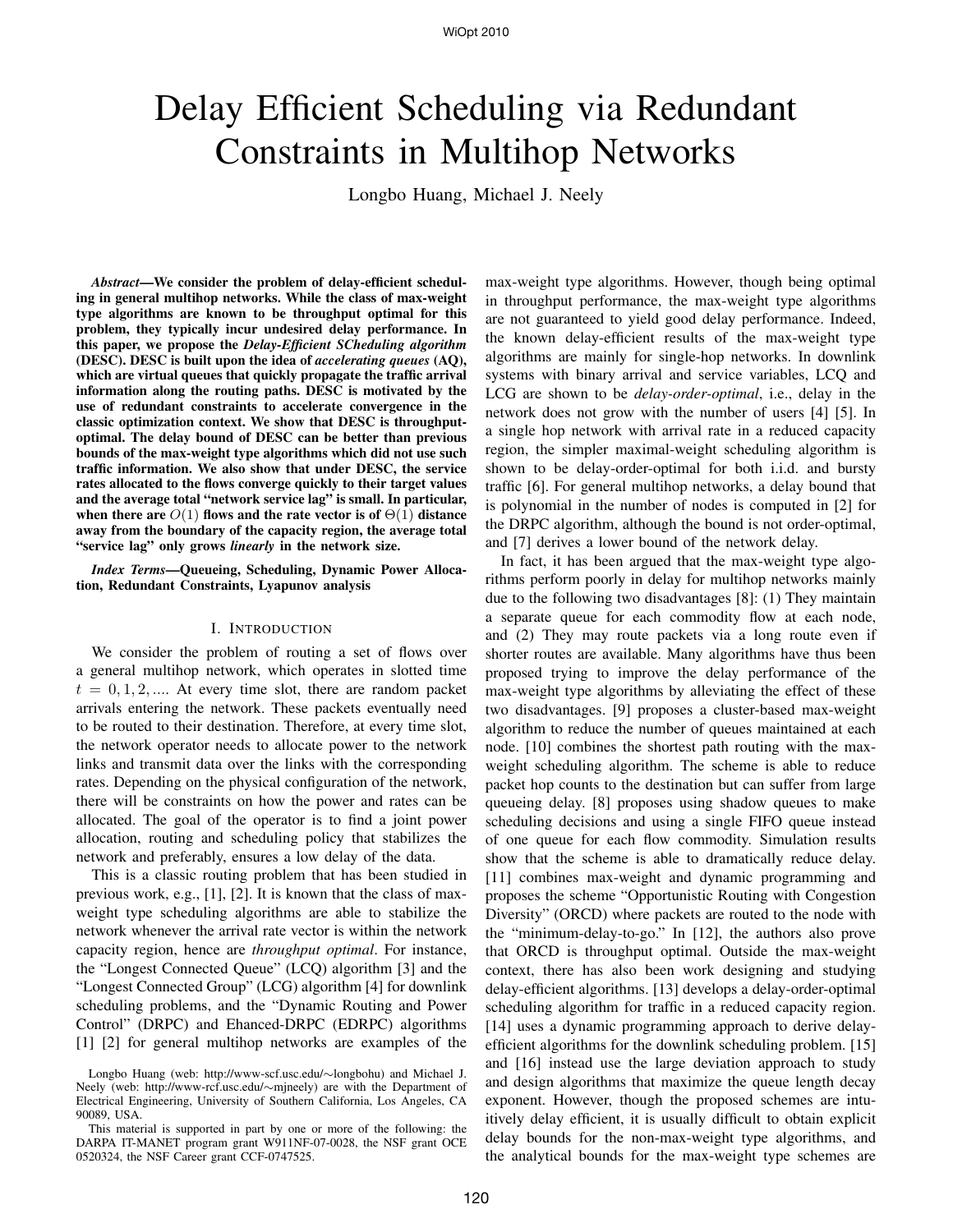usually not better than those of DRPC [2], which will serve as the benchmark algorithm for comparison in this paper.

In this paper, we focus on designing throughput-optimal delay-efficient algorithms using max-weight type approaches. However, we do not try to solve the two disadvantages mentioned above. We instead note that in all the above maxweight type algorithms, only the *actual* queue sizes are used to build the algorithms. We thus construct the *Delay-Efficient SCheduling algorithm* (DESC), a max-weight type algorithm, based on the actual network queues and a set of *virtual accelerating queues* (AQs), which quickly propagate the traffic arrival information down the routing path.

Our approach is motivated by the convergence accelerating techniques in the classic optimization context, where by adding redundant constraints to the original problem, one usually obtain a faster convergence of gradient-type algorithms [17]. As shown in [18], many of the max-weight type algorithms are closely related to solving a discrete version of some rate allocation optimization problem with a dual subgradient method. Thus one major role of the backlogs is to propagate the traffic information down the routing path. However, if only the actual queue sizes are used to do so, the queues have to build up to create "gradients" towards the destination, leading to large network delay. In fact, such undesired delay performance can happen even in the simple case of routing a single flow over a fixed route using a max-weight type algorithm [8]. DESC instead uses virtual queues to provide traffic information to intermediate nodes. Under DESC, the convergence of the allocated service rates to their target values is faster than that under the DRPC algorithm. The delay bound we obtain can also be potentially better than those of DRPC. Finally, we note that DESC can be combined with some of the above approaches to also deal with the two aforementioned disadvantages and to further reduce network delay. Interestingly, we note that the order-optimality proof of the max-weight algorithm for downlink systems in [5] can be viewed as considering all the redundant constraints in some associated optimization problem for the delay analysis.

This paper is organized as follows. In Section II we state our model. We then introduce the notion of an *accelerating queue* (AQ) and present the DESC algorithm in Section III. Section IV summarizes the performance results of DESC. The results are then proved in Section V. Section VI considers the case when there is delay in propagating the arrival information. Simulation results are in Section VII. For convenience, we summarize all the notations in this paper in Table I.

#### II. NETWORK MODEL

We consider a network operator that operates a general multihop network as shown in Fig. 1. The network is modeled as a graph  $\mathcal{G} = (\mathcal{N}, \mathcal{L})$ , where  $\mathcal{N} = \{1, 2, ..., N\}$  denotes the set of N nodes and  $\mathcal L$  denotes the set of L directed links in the network. Here a link  $[m, n]$  where  $m, n \in \mathcal{N}$  is in  $\mathcal{L}$  if there is a communication link from node  $m$  to node  $n$ . The network is assumed to operate in slotted time, i.e.,  $t \in \{0, 1, 2, ...\}$ . The goal of the operator is to support a set of flows going through the network and to achieve good delay performance.

TABLE I TABLE OF NOTATIONS

| Notation                  | Definition                                                            |
|---------------------------|-----------------------------------------------------------------------|
| $s_f, d_f$                | source and destination nodes of flow $f$                              |
| $A_f(t)$                  | number of arrivals for flow $f$ at time $t$                           |
| $P_f, \overline{K_f}$     | the routing path of flow $f$ and its length                           |
| $k^f(n)$                  | the order of node <i>n</i> in path $P_f$                              |
| $u^f(n)$ , $l^f(n)$       | the upstream and downstream nodes of n in $P_f$                       |
| $\overline{S(t)}$         | the aggregate network channel state                                   |
| $\boldsymbol{P}(t)$       | the network power allocation vector                                   |
| $\mu_{[m,n]}^{\jmath}(t)$ | the rate allocated to flow f over link $[m, n]$ at t                  |
| $Q_n^J(t)$                | the queue size of flow $f$ at node $n$ at $t$                         |
| $H_n^f(t)$                | the accelerating queue size of flow $f$ at node $n$ at $t$            |
| $W^*_{[m,n]}(t)$          | the weight of link $[m, n]$ at time t                                 |
| $D_n^J(t)$                | the messaging passing delay of $A_f(t)$ for node <i>n</i> at <i>t</i> |
| D                         | upper bound of $D_n^f(t)$ for all $f, n, t$                           |
| $\text{Lag}(t)$           | the approximate network service lag                                   |



Fig. 1. Flows traversing a multihop network.

### *A. The Flow and Routing Model*

We assume there are a total of  $M$  flows going through the network. We denote the set of flows as  $\mathcal{F} = \{1, 2, ..., M\}.$ Each flow  $f \in \mathcal{F}$  enters the network from its source node  $s_f$  and needs to be routed to its destination node  $d_f$ . Let  $A_f(t)$  denote the number of packets of flow f arriving at its source node at time t. We assume  $A_f(t)$  is i.i.d. every slot and let  $\lambda_f = \mathbb{E}\big\{A_f(t)\big\}$ . The operator can observe the value of  $A_f(t)$  at every slot. However, the statistics of  $A_f(t)$  may be unknown. We assume there exists some constant  $A_{max} < \infty$ such that  $A_f(t) \leq A_{max}$  for all f and t.

For each pair of nodes  $s, d$ , we define an acyclic path  $P$  between them to be a sequence of nodes  $P = (n_1, n_2, ..., n_{K+1})$ such that  $[n_i, n_{i+1}] \in \mathcal{L}$  for all  $i = 1, ..., K$ ,  $n_1 = s$ ,  $n_{K+1} =$ d and  $n_i \neq n_j$  if  $i \neq j$ . In a general multihop network, flows can usually be routed to their destination via multiple paths. In this paper, in order to highlight the scheduling component, we assume that every flow  $f$  is routed via a single fixed path  $P_f$  to its destination. The results in this paper can easily be extended to the case where every flow is routed over multiple acyclic fixed paths to their destinations. We define the *length* of the path  $P_f = \{s_f = n_1, ..., n_{K_f+1} = d_f\}$  for flow f to be  $K_f$ . We use  $k^f(n)$  to denote node n's order in the path  $P_f$  for all  $n \in P_f$ , e.g.,  $k^f(s_f) = 1$  and  $k^f(d_f) = K_f + 1$ . For any node *n* with  $k^{f}(n) \geq 2$ , we use  $u^{f}(n)$  to denote its *upstream* node in the path  $P_f$ ; for any node n with  $k^f(n) \leq K_f$ , we use  $l^f(n)$  to denote its *downstream* node in the path  $P_f$ .

Note that this routing model is different from the multihop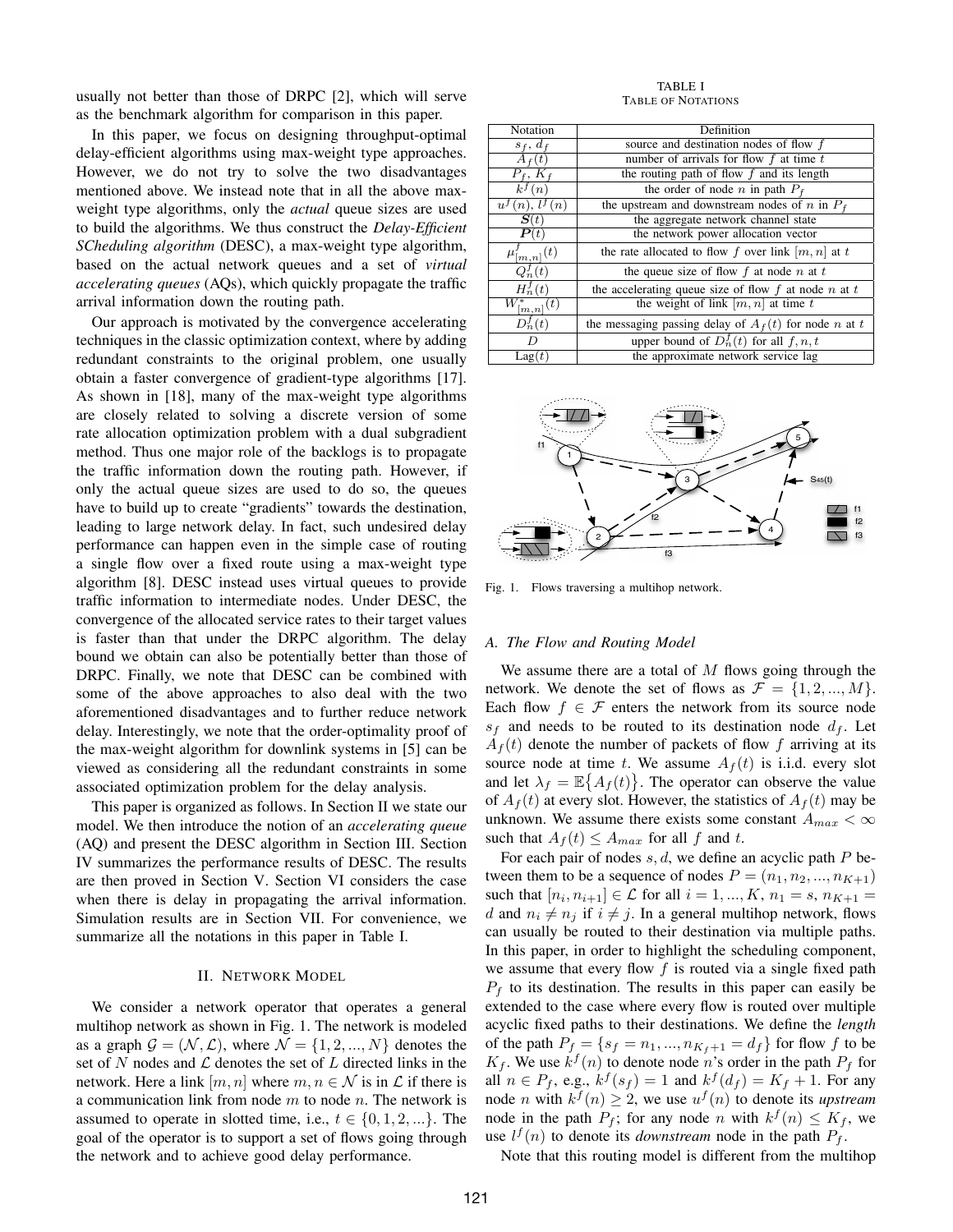network considered in [2], [11], where no route information is needed. However, this assumption is not very restrictive. In many cases, e.g., the internet, such route information can easily be obtained.

#### *B. The Transmission Model*

We assume the channel states of the links are potentially time varying. We use  $S(t) = (S_{mn}(t), m, n \in \mathcal{N})$ , where  $S_{mn}(t)$  is the channel condition between nodes m and n, to denote the aggregate channel state vector of the network. Note that  $S(t)$  contains information of channels between all pairs of nodes in the network, even pairs that do not have a communication link in between. This is to capture the fact that in some cases, though one node can not communicate with another node, their transmissions can still interfere with each other. We assume  $S(t)$  takes values in a finite state space S. For simplicity, we also assume that  $S(t)$  is i.i.d. over slots, but the components of  $S(t)$  are allowed to be correlated. The network operator can observe the aggregate channel state information  $S(t)$  at every time slot, but the distribution of  $S(t)$  is not necessarily known.

At every time  $t$ , after observing the channel state vector  $S(t)$ , the network operator allocates power to each link for data transmission. It does so by choosing a power allocation vector  $P(t) = (P_{[m,n]}(t), [m,n] \in \mathcal{L})$ , where  $P_{[m,n]}(t)$ denotes the power allocated to link  $[m, n]$ . We assume that if  $S(t) = S \in S$ , then  $P(t)$  is chosen from a feasible power allocation set associated with S, denoted by  $\mathcal{P}^{(S)}$ . We assume for any  $S \in S$ ,  $\mathcal{P}^{(S)}$  is compact and time invariant. Given the channel state  $S(t)$  and the power vector  $P(t)$ , the rate over link  $[m, n]$  at time t is given by  $\mu_{[m,n]}(t) = \Phi_{[m,n]}(\mathbf{S}(t), \mathbf{P}(t))$ , for some general rate-power function  $\Phi_{[m,n]}(\cdot,\cdot)$ . Now let  $\mu_{[n]}^f$  $L_{[m,n]}^{J}(t)$  be the rate allocated to flow f over link  $[m, n]$  at time t, chosen subject to the following constraint:  $\sum_f \mu_{[1]}^f$  $\mu_{[m,n]}(t) \leq \mu_{[m,n]}(t)$ . It is evident that if  $m \neq u^f(n)$ , i.e., m is not the upstream node of n in the path  $P_f$ , then  $\mu_1^f$  $\big[_{[m,n]}^{J}(t) = 0 \,\,\forall \,t$ . In the following, we assume that there exists some  $\mu_{max} < \infty$  such that  $\mu_{[m,n]}(t) \leq \mu_{max}$ for all  $[m,n] \in \mathcal{L}, \, \mathbf{S} \in \mathcal{S}$  and  $\mathbf{P} \in \mathcal{P}^{(\mathcal{S})}$ .

## *C. Queueing Dynamics and Network Capacity Region*

Let  $Q(t) = (Q_n^f(t)), f \in \mathcal{F}, n \in P_f$  and  $t = 0, 1, 2, ...$  be the queue backlog vector of the network, in units of packets. <sup>1</sup> We assume the following queueing dynamics for all node  $n \in P_f$  with  $k^f(n) \leq K_f$ :

$$
Q_n^f(t+1) \le \max[Q_n^f(t) - \mu_{[n,l^f(n)]}^f(t), 0] + \mu_{[u^f(n),n]}^f(t) \tag{1}
$$

In the above equation we assume that when  $k^{f}(n) = 1$ , i.e., when node *n* is the source node of flow f,  $\mu_{[u^f(n),n]}^f(t) =$  $A_f(t)$  for all t. The inequality is due to the fact that the upstream node may not have enough packets to send. When  $k^{f}(n) = K_f + 1$ , i.e.,  $n = d_f$ , we always assume that:  $Q_n^f(t) = \mu_{[n, l^f(n)]}^f(t) = 0$  for all t. Throughout this paper,

<sup>1</sup>Nodes that are not used by any flow are assumed to always have zero backlog for all flows.

we assume the following notion of queue stability:

$$
\overline{Q} \triangleq \limsup_{t \to \infty} \frac{1}{t} \sum_{\tau=0}^{t-1} \sum_{f,n} \mathbb{E} \{ Q_n^f(\tau) \} < \infty. \tag{2}
$$

Define  $\Lambda \subset \mathbb{R}^M$  to be the *network capacity region*, which is the closure of all arrival rate vectors  $\boldsymbol{\lambda} = (\lambda_1, ..., \lambda_M)^T$ for which under the routing and transmission configurations there exists a stabilizing control algorithm that ensures (2). The following theorem from [19] gives a useful characterization of the capacity region in our setting and will be useful in the following analysis.

*Theorem 1:* The capacity region  $\Lambda$  is the set of arrival vectors  $\boldsymbol{\lambda} = (\lambda_1, ..., \lambda_M)^T \in \mathbb{R}^M$  such that there exists a stationary randomized power allocation and scheduling algorithm that allocates power and flow rates purely as a function of  $S(t)$  and achieves:

$$
\mathbb{E}\big\{\mu_{[n,l^f(n)]}^f(t)\big\} = \lambda_f, \ \forall \ f \in \mathcal{F}, n \in P_f : k^f(n) \le K_f, \tag{3}
$$

where the expectation is taken with respect to the random channel states and the (possibly) random power allocation and scheduling actions.  $\square$ 

In the following, we use  $S$ -only policies to refer to stationary randomized policies that allocate power and flow rates purely as functions of the aggregate channel state  $S(t)$ .

## *D. The Delay Efficient Scheduling Problem*

Our goal is to find a joint power allocation and scheduling algorithm that, at every time slot, chooses the right power allocation vector and transmits the right amount of packets for each flow, so as to maintain queue stability of the network and to yield good delay performance. We will refer to this problem as the *Delay Efficient Scheduling Problem* (DESP).

This framework has been studied by many previous works, e.g., [1], [2]. It is also well known that the max-weight type algorithms in e.g., [2], [19], can be used to stabilize the network whenever the arrival rate vector is in the network capacity region. However, the best known delay bounds of the max-weight algorithms are not *order optimal*. Indeed, the delay performance of the max-weight type algorithms can be poor except for scheduling problems in downlink systems and some single hop networks, [5], [6].

## III. TOWARDS BETTER DELAY PERFORMANCE

In this section, we present the Delay-Efficient SCheduling algorithm (DESC). In the following, we first introduce the idea of an "Accelerating Queue" (AQ). We then use these AQs to develop the DESC algorithm.

## *A. Accelerating Queues and Redundant Constraints*

In this subsection, we first define the notion of an *accelerating queue* (AQ). We then provide an example relating the AQs to redundant constraints in the optimization context.

For each flow f traversing a path  $P_f = (n_1^f, n_2^f, ..., n_{K_f+1}^f)$ , we create  $K_f$  *accelerating queues* (AQ)  $H_n^f(t)$  for  $n \in$  ${n_1^f, n_2^f, ..., n_{K_f}^f}$  that evolve as follows:

$$
H_n^f(t+1) = \max \left[ H_n^f(t) - \mu_{[n,l^f(n)]}^f(t), 0 \right]
$$
  
+  $\theta A_f(t) + (1 - \theta) \mu_{[u^f(n),n]}^f(t),$  (4)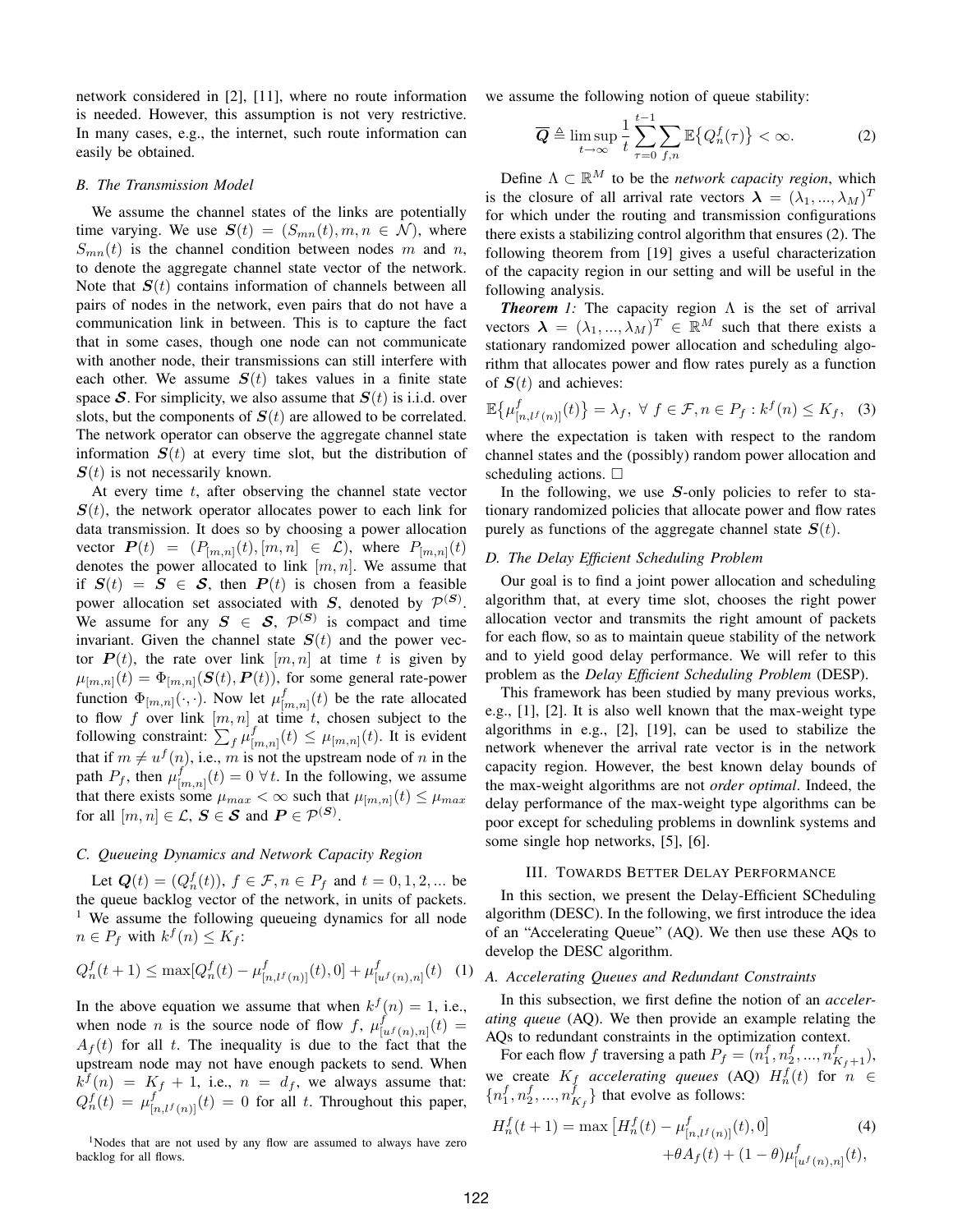where  $\theta \in (0, 1]$  is a parameter that is chosen independent of the network size and routing configurations. The choice of  $\theta$  will be discussed in Section IV-B. Here we similarly define  $\mu^f_{[u^f(n),n]}(t) = A_f(t)$  if  $k^f(n) = 1$ , i.e.,  $n = s_f$ , and  $H_n^f(t) = \mu_{[n,l^f(n)]}^f(t) = 0$  if  $k^f(n) = K_f + 1$ , i.e.,  $n = d_f$ , for all f and t. These AQs are used to ensure that the instantaneous traffic arrival information is quickly sent to all the downstream nodes. We emphasize that these AQs are *virtual* queues and can easily be implemented in software. The actual queues in the system will still obey the queueing dynamic in (1). Note that (4) requires that the  $A_f(t)$  values be sent to all intermediate nodes instantly, which can easily be done when centralized control is available. We will consider the case when this information propagation requires nonzero time in Section VI.

We now relate the AQs to redundant constraints in the optimization context. Consider the example shown in Fig. 1, where we try to support the three flows  $f_1, f_2, f_3$ . For simplicity assume all channels are static, i.e., no channel variation, and the arrivals are constant. At each time, rate needs to be allocated to each link  $[m, n] \in \mathcal{L}$  for data transmission via power allocation. Assume that due to physical constraints, e.g., interference, the obtained rates are restricted to be within some feasible rate allocation set  $X$ . Our goal is to find an algorithm to stabilize the network whenever possible.

Now let  $\mu_{[m,n]}^{f_i}$  be the rate allocated to flow  $f_i$  over link  $[m, n]$ . It has been shown in [18] that a max-weight type algorithm applied to the above routing problem is closely related to solving the following optimization problem by a dual subgradient method.

(P1) min 1  
\ns.t. 
$$
\lambda_1 \leq \mu_{[1,3]}^{f_1}, \quad \mu_{[1,3]}^{f_1} \leq \mu_{[3,5]}^{f_1},
$$
  
\n $\lambda_2 \leq \mu_{[2,3]}^{f_2}, \quad \mu_{[2,3]}^{f_2} \leq \mu_{[3,5]}^{f_2},$   
\n $\lambda_3 \leq \mu_{[2,4]}^{f_3},$   
\n $(\mu_{[m,n]}^{f_i}, i = 1, 2, 3, \forall [m,n])^T \in \mathcal{X}.$ 

Now consider modifying (P1) by adding two *redundant* constraints as follows:

$$
\begin{array}{ll}\n\textbf{(P2)} & \text{min} & 1 \\
s.t. & \lambda_1 \le \mu_{[1,3]}^{f_1}, \quad \mu_{[1,3]}^{f_1} \le \mu_{[3,5]}^{f_1}, \\
\theta \lambda_1 + (1 - \theta)\mu_{[1,3]}^{f_1} \le \mu_{[3,5]}^{f_1},\n\end{array} \tag{5}
$$

$$
\lambda_2 \le \mu_{[2,3]}^{f_2}, \quad \mu_{[2,3]}^{f_2} \le \mu_{[3,5]}^{f_2},
$$
  
\n
$$
\theta \lambda_2 + (1 - \theta) \mu_{[2,3]}^{f_2} \le \mu_{[3,5]}^{f_2},
$$
  
\n
$$
\lambda_3 \le \mu_{[2,4]}^{f_3},
$$
\n(6)

$$
(\mu_{[m,n]}^{f_i}, i=1,2,3, \forall [m,n])^T \in \mathcal{X}.
$$

It is easy to see that the set of optimal solutions (possibly empty) of  $(P1)$  and  $(P2)$  are always the same. Also, it has been observed in the optimization context, e.g., Page 585 in [17], that adding these redundant constraints usually leads to faster convergence of the variables  $\mu_{[m,n]}^{f_i}$  to their target values under gradient type methods, due to the fact that these additional constraints effectively "reduce" the search space of the optimal solution for the optimization methods.

Now suppose we try to solve  $(P2)$  with a dual subgradient method and we assign to the redundant constraints (5) and (6) Lagrange multipliers  $H_3^{f_1}$  and  $H_3^{f_2}$ . Then  $H_3^{f_1}$  and  $H_3^{f_2}$  will be updated according to:

$$
H_3^{f_1}(t+1) = \left[H_3^{f_1}(t) - \mu_{[3,5]}^{f_1}(t)\right]^+ + \theta \lambda_1 + (1 - \theta)\mu_{[1,3]}^{f_1}(t),
$$
  

$$
H_3^{f_2}(t+1) = \left[H_3^{f_2}(t) - \mu_{[3,5]}^{f_2}(t)\right]^+ + \theta \lambda_2 + (1 - \theta)\mu_{[2,3]}^{f_2}(t),
$$

where  $[x]^+$  = max $[x, 0]$  and  $\mu_1^f$  $\lim_{m,n} (t)$  is obtained by solving some optimization problem. Compare these update rules with (4), we see that *the Accelerating Queues correspond exactly to the Lagrange multipliers of the redundant constraints*, and hence can be viewed as mimicking the functionality of the redundant constraints. Therefore, we expect that with the aid of the AQs, the  $\mu_{[n,l^f(n)]}^f$  values will converge quickly to their target values under DESC, and hence the network delay will likely be small.

#### *B. The DESC algorithm*

In this section, we develop the Delay Efficient SCheduling algorithm (DESC) that will be applied to the DESP problem.

*Delay Efficient SCheduling Algorithm (DESC)*: Choose a parameter  $\theta \in (0, 1]$  independent of the network size and routing configurations. At every time slot  $t$ , observe all queue values  $Q_n^f(t)$  and  $H_n^f(t)$ , and do:

*(1) Link Weight Computing:* For all  $[m, n] \in \mathcal{L}$  such that there exists a flow f with  $m = u^f(n)$ , find the flow  $f^*_{[m,n]}$ such that (ties broken arbitrarily):

$$
f_{[m,n]}^{*} = \underset{f \in \mathcal{F}: m=u^{f}(n)}{\arg \max} \left\{ Q_{m}^{f}(t) - Q_{n}^{f}(t) + H_{m}^{f}(t) - (1 - \theta) H_{n}^{f}(t) \right\}.
$$
 (7)

Then define the *weight* of the link  $[m, n]$  to be:

$$
W_{[m,n]}^{*}(t) = \max \left[ Q_m^{f_{[m,n]}^{*}}(t) - Q_n^{f_{[m,n]}^{*}}(t) + H_m^{f_{[m,n]}^{*}}(t) - (1 - \theta) H_n^{f_{[m,n]}^{*}}(t), 0 \right].
$$
\n(8)

If no such f exists, i.e.,  $[m, n]$  is not used by any flow, define  $W^*_{[m,n]}(t) = 0 \,\,\forall \, t.$ 

*(2) Power Allocation:* Observe the aggregate channel state  $S(t)$ , if  $S(t) = S$ , choose  $P(t) \in \mathcal{P}^{(S)}$  such that:

$$
\boldsymbol{P}(t) = \underset{\boldsymbol{P} \in \mathcal{P}(S)}{\arg \max} \sum_{[m,n] \in \mathcal{L}} \mu_{[m,n]}(t) W_{[m,n]}^*(t), \tag{9}
$$

where  $\mu_{[m,n]}(t) = \Phi_{[m,n]}(S, P(t)).$ 

(3) Scheduling: For each link  $[m, n] \in \mathcal{L}$ , allocate the transmission rate as follows:

$$
\mu_{[m,n]}^f(t) = \left\{ \begin{array}{cl} \mu_{[m,n]}(t) & \text{if } f=f_{[m,n]}^* \text{ and } W_{[m,n]}^*(t) > 0 \\ 0 & \text{else.} \end{array} \right.
$$

That is, the full transmission rate over each link  $[m, n]$  at time t is allocated to the flow  $f^*_{[m,n]}$  that achieves the maximum positive weight  $W^*_{[m,n]}(t)$  of the link. If  $\mu_{[m,n]}^{f^*_{[m,n]}(t)} > Q_m^{f^*_{[m,n]}(t)}$ , *null bits* are transmitted if needed.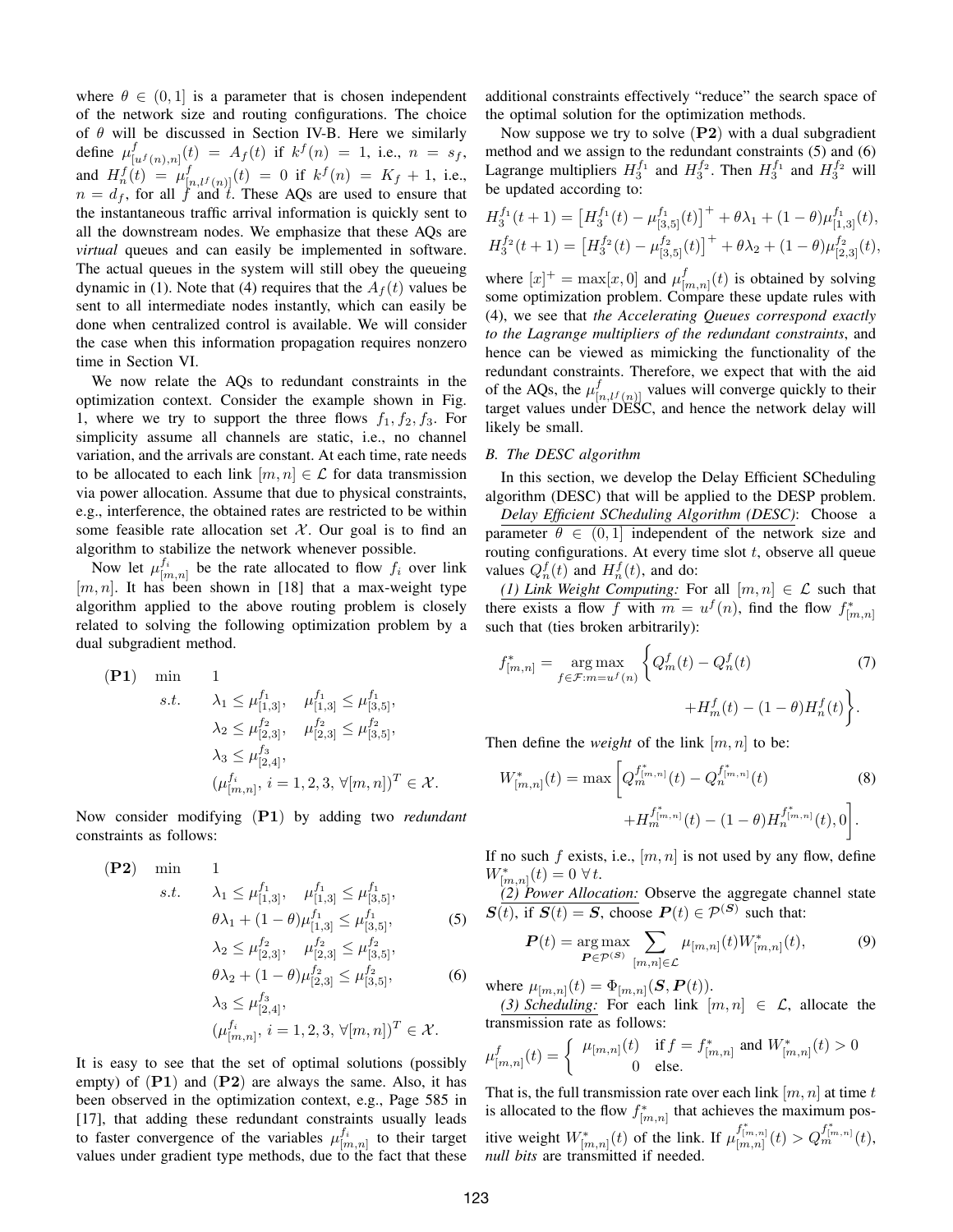*(4) Queue Update:* Update  $Q_n^f(t)$  and  $H_n^f(t)$ ,  $\forall f, n \in P_f$ , according to (1) and (4), respectively.

We note that DESC inherits almost all properties of the previous max-weight type algorithms: it does not require statistical knowledge of the arrival or channels, and it guarantees network stability whenever the arrival rate is inside the network capacity region. DESC is also not very difficult to implement. The link weights can easily be computed locally. The scheduling part can be done node-by-node. The AQs are virtual queues implemented in software and can easily be updated by message passing the information of  $A_f(t)$  to all the nodes in its path, similar to the assumptions of the internet flow models in [20], [21]. Although DESC requires routing information, such information is usually not difficult to obtain in many contexts, e.g., the internet. The most complex part is the power allocation computation, which in general can be NPhard. However, it can easily be solved in some special cases, e.g., when transmissions over different links do not interfere with each other, e.g., internet, or it can be easily approximated at the cost of some network capacity loss [19].

We finally note that DESC is similar to the DRPC algorithm in [2], in terms of power allocation and scheduling. Indeed, the major difference is the use of AQs in DESC. However, we will see that this simple distinction can lead to significant difference in algorithm performance.

## IV. DESC: STABILITY AND DELAY PERFORMANCE

Now we present the performance results of DESC and discuss their implications, using the DRPC algorithm in [2] as the benchmark algorithm for comparison. The proofs will be presented in Section V. Our first result characterizes the performance of DESC in terms of queue stability. In particular, we show that whenever the arrival rate vector is within the capacity region, both the actual queues and the AQs are stable. This result shows that the DESC algorithm is *throughput optimal*. Our second result concerns the difference between the aggregate packet arrival rates and the aggregate service rates allocated to the flows. This result, as we will see, states that under DESC, the service rates allocated to each flow over its path converge quickly to their desired rate values. We now have our first performance result of DESC.

*Theorem* 2: Suppose there exists an  $\epsilon > 0$  such that  $\lambda +$  $1 \in A$ , then under the DESC algorithm, we have:

$$
\sum_{f} \sum_{n \in P_f} \frac{Q_n^f(t)}{K_f} \le \frac{2 \sum_{f} K_f B^2}{\epsilon} \qquad (10)
$$

$$
-\sum_{f} \sum_{n \in P_f} \frac{H_n^f(t)[\theta k^f(n) + (1 - \theta)]}{K_f},
$$

$$
\sum_{f} \sum_{n \in P_f} H_n^f(t) \le \frac{2 \sum_{f} K_f B^2}{\theta \epsilon} - \sum_{f} \frac{Q_{sf}^f(t)}{\theta}, \qquad (11)
$$

where  $1$  is the  $M$ -dimensional column vector with every entry equal to 1,  $B = \max[A_{max}, \mu_{max}]$  and the notation  $x(t)$  is defined:

$$
\overline{x(t)} = \limsup_{T \to \infty} \frac{1}{T} \sum_{t=0}^{T-1} \mathbb{E}\left\{x(t)\right\},\tag{12}
$$

which denotes the expected time average of a sequence  ${x(t), t = 0, 1, 2, \ldots}$ . Here the expectation is taken over the randomness of the arrivals and link states.

Note here  $\lambda + 1 \epsilon \in \Lambda$  means that  $(\lambda_1 + \epsilon, \lambda_2 + \epsilon, ..., \lambda_M +$  $\epsilon$ )<sup>T</sup>  $\in$   $\Lambda$ . In other words, we can increase the arrival rates of *all* flows by the same amount  $\epsilon$  and the rate vector is still supportable. Thus  $\epsilon$  can be viewed as measuring how far is the current rate vector away from the boundary of the capacity region Λ. Also note that the bound (10) contains the parameters  $K_f$  on the left-hand side, which are the path lengths of the flows. This is due to the following: When analyzing the average total backlog size, one has to compare the drift under DESC with the drift under an S-only strategy. To obtain bounds on the total network backlog, the S-only strategy has to *simultaneously* ensure that for each flow f, its average output rate at every node  $n \in P_f (n \neq d_f)$  is larger than its average input rate into that node by some  $\delta_n^f > 0$ . To guarantee such a stationary randomized policy exists, we need  $\sum_{n \in P_f} \delta_n^f \leq \epsilon$ . In our case, all  $\delta_n^f$  are equal, hence  $\delta_n^f = \epsilon/K_f$ and  $K_f$  appears on the left-hand side.

We note that the bound (10) has the potential to be strictly better than the bounds of the DRPC and EDRPC algorithms in [2]. Indeed, the corresponding congestion bound under DRPC can be shown to be:

$$
\overline{\sum_{f} \sum_{n \in P_f} \frac{Q_n^f(t)}{K_f}} \leq \frac{\sum_{f} K_f B^2}{\epsilon}.
$$
 (13)

Hence if the second term in (10) is large, then (10) can be strictly better than (13). As we will see in the simulation section, the second term is indeed large and thus the bound in (10) can actually be better than (13) for DRPC.

We also note that the bound for the AQs in  $(11)$  is smaller than the bound (13) for the actual queues under DRPC roughly by a factor  $\theta K_f/2$ . Since the *AQ* sizes measure the convergence speed of the allocated rates under DESC and the *actual queue* sizes measure the convergence speed of the allocated rates under DRPC, we see from (11) and (13) that the allocated rates under DESC converge faster to their target values than under DRPC. To see this better, we define the following total *approximate network service lag* function Lag( $t$ ) at time  $t$  as:

$$
\text{Lag}(t) = \sum_{f} \left[ K_f A_f[0, t-1] - \sum_{n \in P_f} \mu_{[n, l^f(n)]}^f[0, t-1] \right]
$$

$$
= \sum_{f} \left[ K_f \sum_{\tau=0}^{t-1} A_f(\tau) - \sum_{n \in P_f} \sum_{\tau=0}^{t-1} \mu_{[n, l^f(n)]}^f(\tau) \right], \quad (14)
$$

where  $A_f[0, t-1] = \sum_{\tau=0}^{t-1} A_f(\tau)$  and  $\mu_{[n, l^f(n)]}^f[0, t-1] =$  $\sum_{\tau=0}^{t-1} \mu_{[n,l^f(n)]}^f(\tau)$  are the total number of arrivals of flow f and the total amount of rate allocated to flow f over link  $[n, l^f(n)]$  in the time period  $[0, t - 1]$ . Since every arrival from  $A_f(t)$  needs to be transmitted  $K_f$  times before reaching the destination, the quantity  $\text{Lag}(t)$  can be viewed as approximating the total amount of "effective unserved data" that is currently in the network. Hence any delay efficient algorithm is expected to have a small time average value of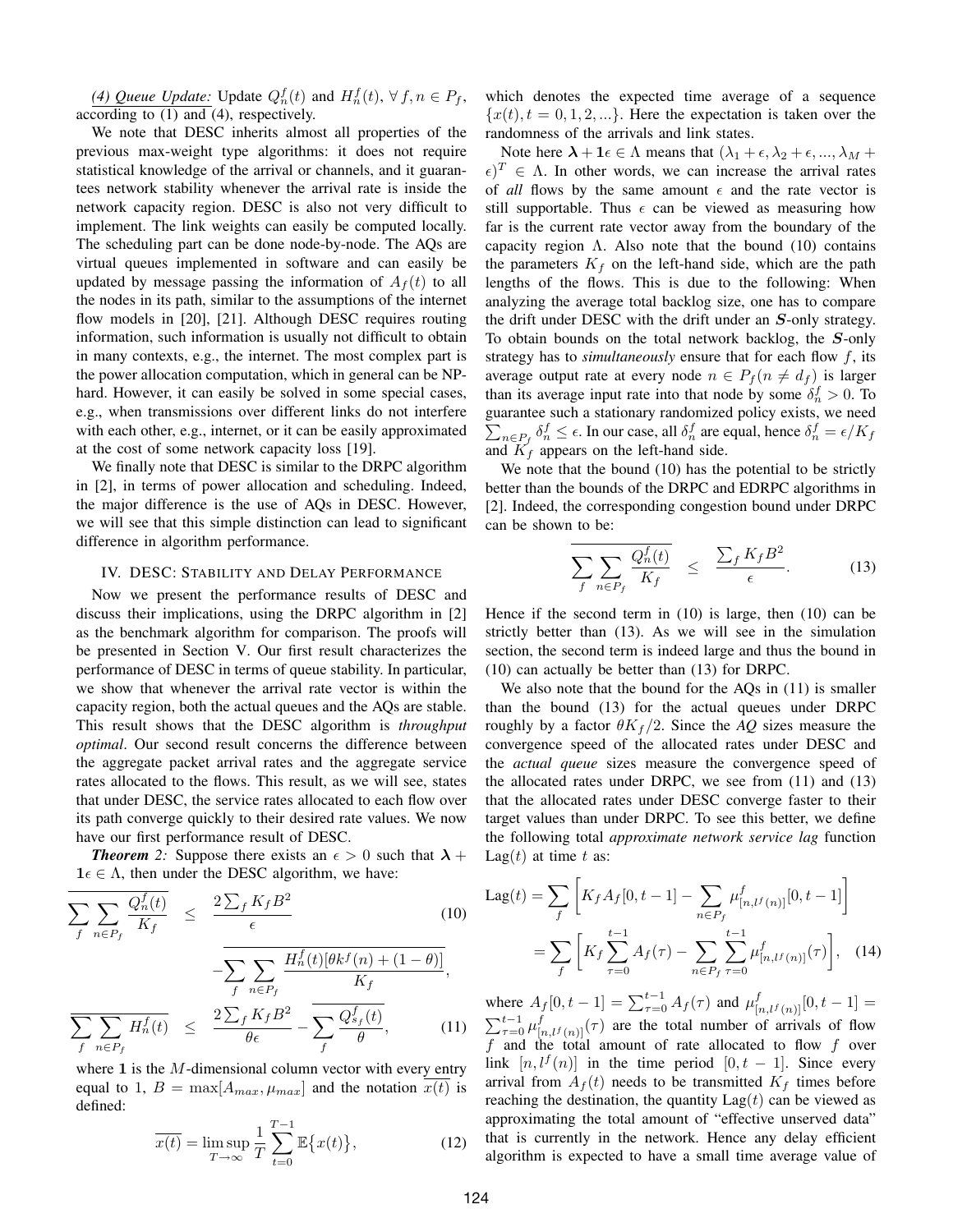$\text{Lag}(t)$ . The following theorem characterizes the performance of DESC with respect to the  $\text{Lag}(t)$  metric.

*Theorem* 3: Suppose there exists an  $\epsilon > 0$  such that  $\lambda +$  $1 \in \Lambda$ , then under the DESC algorithm, we have:

$$
\overline{\text{Lag}(t)} \quad \leq \quad \frac{2\sum_{f} K_{f} B^{2}}{\theta^{2} \epsilon} - \sum_{f} \frac{Q_{s_{f}}^{f}(t)}{\theta^{2}}, \tag{15}
$$

where the notion  $\overline{x(t)}$  is defined in (12).

Note that if  $\sum_{f} K_f = O(N)$ , e.g.,  $M = O(1)$ , and  $\epsilon =$  $\Theta(1)$ , then (15) implies that the average total service lag in the network grows only *linearly* in the network size.

## *A. Demonstrating Example*

As a concrete demonstration of Theorems 2 and 3, we look at a simple example shown in Fig. 2, where a flow is going through an  $N + 1$  node tandem wireless network, with the source being node 1 and the destination being node  $N + 1$ .



Fig. 2. A flow traversing a tandem.

In this case we see that  $K_f = N$ . Suppose we choose  $\theta = 1$ in the DESC algorithm, then Theorems 2 and 3 state that under DESC, we have:

$$
\overline{\sum_{i=1}^{N} Q_n(t)} \le \frac{2N^2 B^2}{\epsilon} - \overline{\sum_{n=1}^{N} n H_n(t)},
$$
\n(16)

$$
\sum_{n=1}^{N} H_n(t) \le \frac{2NB^2}{\epsilon} - \overline{Q_1(t)},\tag{17}
$$

$$
\overline{\text{Lag}(t)} = N \sum_{\tau=0}^{t-1} A(\tau) - \sum_{n=1}^{N} \sum_{\tau=0}^{t-1} \mu_{[n,n+1]}(\tau) \le \frac{2NB^2}{\epsilon} . (18)
$$

Suppose the network parameters are such that  $\lambda = \Theta(1)$  and  $\epsilon = \Theta(1)$ . Then it is easy to see that the term  $\sum_{n=1}^{N} nH_n(t) =$  $\Omega(N^2)$ . By subtracting out this term, the bound in (16) can likely be small. (17) shows that the time average value of the AQs is  $O(N)$ , which implies that the rates allocated to the links converge in  $O(N)$  time to their target values. (18) shows that the average total network service lag at all the nodes is no more than some  $\Theta(N)$  constant, whereas the average service lag under DRPC will be  $\Omega(N^2)$  in this case.

We will see in the simulation section that under the DESC algorithm, the time average actual queue backlog can indeed be  $\Theta(N)$  when  $\lambda = \Theta(1)$  and  $\epsilon = \Theta(1)$ .

#### *B. Discussion on the Choice of* θ

We note that the results in Theorems 2 and 3 hold for any  $\theta \in (0, 1]$ . Hence the bounds may be optimized by choosing the best  $\theta$ . Intuitively, using a larger  $\theta$ , e.g.,  $\theta = 1$  will lead to a faster convergence of the allocated rates. However, using a  $\theta \neq 1$  may also be beneficial in some cases when we want to reduce the impact of the arrival information, for example, when the propagated traffic information may become noisy.

#### V. PERFORMANCE ANALYSIS

In this section we analyze the DESC algorithm by using the Lyapunov techniques developed in works [1] [2] [19]. To start, we first have the following lemma, which shows that if the current rate vector is strictly inside  $\Lambda$ , then we can find an S-only policy that offers "perturbed" rates to all the nodes along the paths for all flows.

*Lemma 1*: Suppose there exists an  $\epsilon > 0$  such that  $\lambda + 1\epsilon \in$  $\Lambda$ , then there exists an  $S$ -only policy under which:

$$
\mathbb{E}\left\{\mu_{[n,l^f(n)]}^f(t)\right\} = \lambda_f + \delta_n^f, \quad \forall n \in P_f : k^f(n) \le K_f \quad (19)
$$

for any  $-\lambda_n \leq \delta_n^f \leq \epsilon$  and for all  $f \in \mathcal{F}$ .

*Proof:* By Theorem 1, we see that if  $\lambda + 1 \in \Lambda$ , then there exists an  $S$ -only policy  $\Pi$  that achieves:

$$
\mathbb{E}\big\{\mu_{[n,l^f(n)]}^f(t)\big\} = \lambda_f + \epsilon, \quad \forall f, n \in P_f : k^f(n) \le K_f.
$$

Now we create a new S-only policy  $\Pi'$  by modifying  $\Pi$  as follows. In every time slot, allocate rates to nodes using the policy Π. However, for each  $n \in P_f$ , in every time slot, transmit packets for flow  $f$  with the corresponding rate with probability  $(\lambda_f + \delta_n^f)/(\lambda_f + \epsilon)$  (this is a valid probability since  $-\lambda_n \leq \delta_n^f \leq \epsilon$ ). It is easy to see that  $\Pi'$  is an *S*-only policy, and that (19) is satisfied under  $\Pi'$ .

We now prove the performance of DESC. To start, we first define the following Lyapunov function:

$$
L(\mathbf{Q}(t), \mathbf{H}(t)) = \frac{1}{2} \sum_{f} \sum_{n \in P_f} \left( [Q_n^f(t)]^2 + [H_n^f(t)]^2 \right). \tag{20}
$$

Denote  $\mathbf{Z}(t) = (\mathbf{Q}(t), \mathbf{H}(t))$ , and define the one-slot conditional *Lyapunov drift* to be:

$$
\Delta(t) = \mathbb{E}\big\{L(t+1) - L(t) | \mathbf{Z}(t)\big\},\tag{21}
$$

where we use  $L(t)$  as a short-hand notation for  $L(\mathbf{Q}(t), \mathbf{H}(t)).$ We have the following lemma:

*Lemma* 2: The drift  $\Delta(t)$  defined in (21) satisfies:

$$
\Delta(t) \le C - \sum_{f} \sum_{n \in P_f} H_n^f(t) \mathbb{E} \{ \mu_{[n,l^f(n)]}^f(t) \qquad (22)
$$

$$
- (1 - \theta) \mu_{[u^f(n),n]}^f(t) - \theta A_f(t) | \mathbf{Z}(t) \}
$$

$$
- \sum_{f} \sum_{n \in P_f} Q_n^f(t) \mathbb{E} \{ \mu_{[n,l^f(n)]}^f(t) - \mu_{[u^f(n),n]}^f(t) | \mathbf{Z}(t) \}.
$$

where  $C = 2\sum_{f} K_f B^2$ .

*Proof:* See Appendix A. We are now ready to prove Theorem 2. We will use the following theorem in [19].

**Theorem** 4: Let  $Q(t)$  be a vector process of queue backlogs that evolves according to some probability law, and let  $L(\mathbf{Q}(t))$  be a non-negative function of  $\mathbf{Q}(t)$ . If there exists processes  $f(t)$  and  $g(t)$  and positive constants  $a, b > 0$  such that at all time  $t$ , we have:

$$
\Delta(t) \leq ag(t) - bf(t),
$$

then:

$$
b \limsup_{t \to \infty} \frac{1}{t} \sum_{\tau=0}^{t-1} \mathbb{E} \{ f(\tau) \} \le a \limsup_{t \to \infty} \frac{1}{t} \sum_{\tau=0}^{t-1} \mathbb{E} \{ g(\tau) \}. \ \Box
$$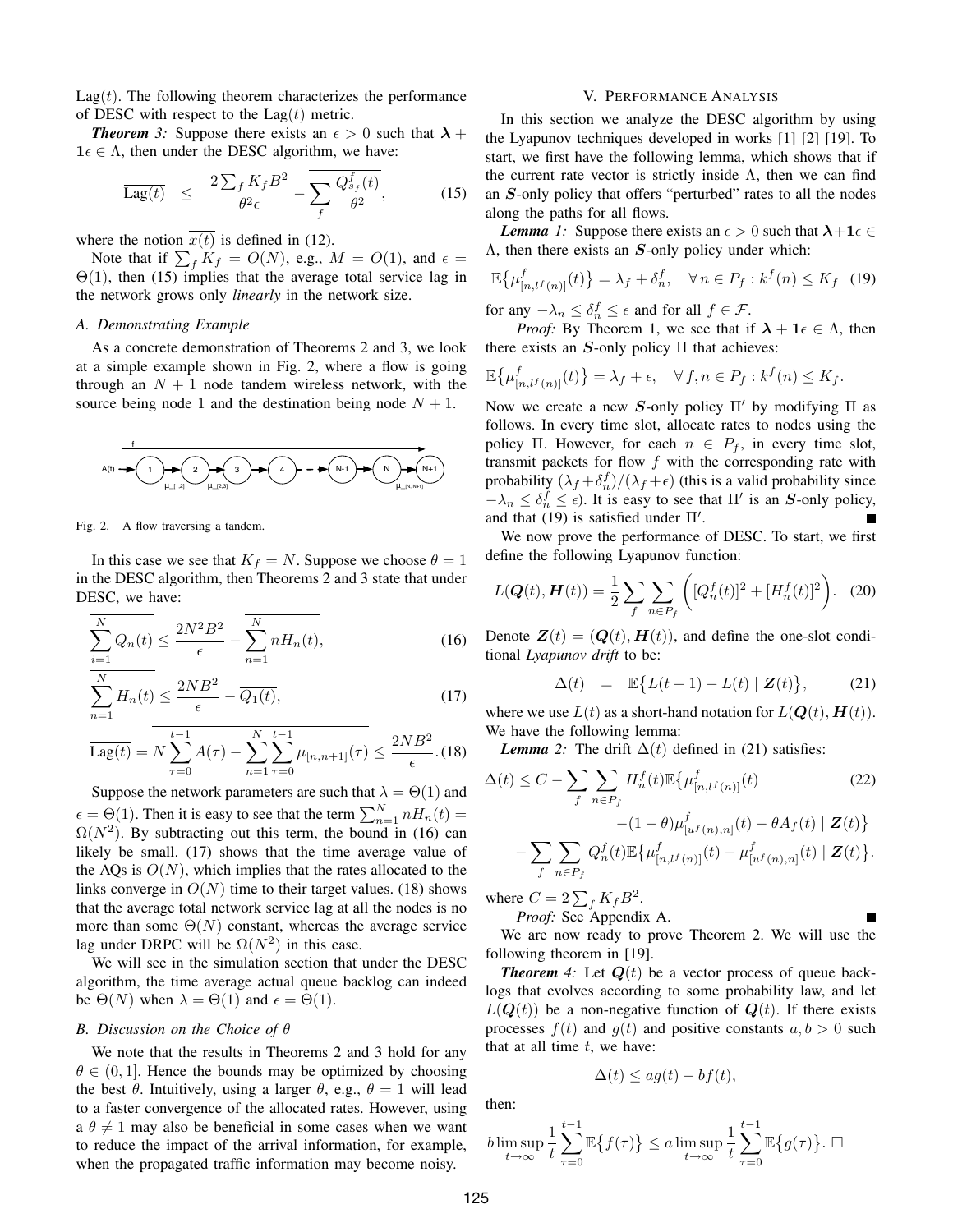*Proof:* (Theorem 2) Rearranging the terms in (22), we obtain:

$$
\Delta(t) \leq C + \sum_{f} \sum_{n \in P_{f}} H_{n}^{f}(t) \mathbb{E} \{ \theta A_{f}(t) | \mathbf{Z}(t) \} \qquad (23)
$$

$$
+ \sum_{f} [Q_{s_{f}}^{f}(t) + (1 - \theta) H_{s_{f}}^{f}(t)] \mathbb{E} \{ A_{f}(t) | \mathbf{Z}(t) \},
$$

$$
- \sum_{f} \sum_{n \in P_{f}: k^{f}(n) \leq K_{f}} \mathbb{E} \{ \mu_{[n, l^{f}(n)]}^{f}(t) [Q_{n}^{f}(t) - Q_{l^{f}(n)}^{f}(t) + H_{n}^{f}(t) - (1 - \theta) H_{l^{f}(n)}^{f}(t)] | \mathbf{Z}(t) \}.
$$

Now compare (23) and the DESC algorithm and recall that  $\mu_{[m,n]}(t) = \Phi_{[m,n]}(S(t), P(t)),$  we see that *the DESC algorithm chooses the power allocation vector and allocates transmission rates to flows every time slot to minimize the right-hand side (RHS) of the drift expression (23).* Because the RHS of (22) and (23) are equivalent, the drift value satisfies the following:

$$
\Delta(t) \le C - \sum_{f} \sum_{n \in P_f} H_n^f(t) \mathbb{E} \{ \mu_{[n, l^f(n)]}^{*f}(t) \tag{24}
$$

$$
-(1-\theta)\mu_{[u^f(n),n]}^{*f}(t) - \theta A_f(t) | \mathbf{Z}(t)\}
$$

$$
-\sum_{f}\sum_{n\in P_f}Q_n^f(t)\mathbb{E}\big\{\mu_{[n,l^f(n)]}^{*f}(t)-\mu_{[u^f(n),n]}^{*f}(t)\mid \mathbf{Z}(t)\big\},\
$$

where  $\mu_{[n,l^f(n)]}^{*f}(t)$  corresponds to the rate allocated to Flow f on link  $[n, l^f(n)]$  at time t by any other alternative algorithms.

Now since  $\lambda + \epsilon \in \Lambda$ , by Lemma 1, we see that there exists an S-only policy that chooses the power allocation vector  $P(t)$  and allocates transmission rates  $\mu_{[n,l^f(n)]}^f(t)$  purely as a function of the aggregate channel state  $\mathbf{S}(t)$ , and yields:

$$
\mathbb{E}\left\{\mu_{[n,l^f(n)]}^{*f}(t) \mid \mathbf{Z}(t)\right\} = \lambda_f + \frac{k^f(n)\epsilon}{K_f},\tag{25}
$$

for all  $f \in \mathcal{F}$  and  $n \in P_f : k^f(n) \leq K_f$ . Thus:

$$
\mathbb{E}\left\{\mu_{[n,l^f(n)]}^{*f}(t)\right\} = \lambda_f + \frac{k^f(n)\epsilon}{K_f}.\tag{26}
$$

Now plug this alternative algorithm into (24), we have:

$$
\Delta(t) \leq C - \sum_{f} \sum_{n \in P_f} Q_n^f(t) \frac{\epsilon}{K_f} \tag{27}
$$
\n
$$
- \sum_{f} \sum_{n \in P_f} H_n^f(t) \frac{[\theta k^f(n) + (1 - \theta)] \epsilon}{K_f},
$$

which by Theorem 4 implies:

$$
\overline{\sum_{f} \sum_{n \in P_f} \left[ \frac{Q_n^f(t)}{K_f} + \frac{H_n^f(t)[\theta k^f(n) + (1 - \theta)]}{K_f} \right]}
$$
(28)  

$$
\leq \frac{C}{\epsilon} = \frac{2 \sum_{f} K_f B^2}{\epsilon}.
$$

Rearranging terms, we have:

$$
\overline{\sum_{f} \sum_{n \in P_f} \frac{Q_n^f(t)}{K_f}} \le \frac{2 \sum_{f} K_f B^2}{\epsilon} \qquad (29)
$$

$$
-\overline{\sum_{f} \sum_{n \in P_f} \frac{H_n^f(t)[\theta k^f(n) + (1 - \theta)]}{K_f}}.
$$

This proves (10). Now similar as above, but plug in (24) another alternative S-only policy that yields for all  $f \in \mathcal{F}$ :

$$
\mathbb{E}\left\{\mu_{[n,l^f(n)]}^{*f}(t) \mid \mathbf{Z}(t)\right\} = \lambda_f + \epsilon, \ n \in P_f : k^f(n) \le K_f. \tag{30}
$$

Such an algorithm exists by Lemma 1. We then obtain:

$$
\Delta(t) \le C - \sum_{f} Q_{s_f}^f(t)\epsilon - \sum_{f} \sum_{n \in P_f} H_n^f(t)\theta \epsilon
$$
\n
$$
- \sum_{f} H_{s_f}^f(t)(1 - \theta)\epsilon.
$$
\n(31)

Using the fact that  $H_{s_f}^f(t)(1-\theta)\epsilon \geq 0$ , this implies that:

$$
\sum_{f} \frac{Q_{s_f}^f(t)}{\theta} + \overline{\sum_{f} \sum_{n \in P_f} H_n^f(t)} \le \frac{2 \sum_{f} K_f B^2}{\theta \epsilon} \tag{32}
$$

Г

Proving the theorem.

Now we prove Theorem 3:

*Proof:* (Theorem 3) For a flow  $f \in \mathcal{F}$ , let its path be  $P_f = \{n_1, n_2, ..., n_{K_f+1}\}.$  From (4), it is easy to show that for all  $t$ , we have [19]:

$$
H_{n_1}^f(t) \geq \sum_{\tau=0}^{t-1} A_f(\tau) - \sum_{\tau=0}^{t-1} \mu_{[n_1, n_2]}^f(\tau),
$$

which implies:

$$
\sum_{\tau=0}^{t-1} \mu_{[n_1,n_2]}^f(\tau) \ge \sum_{\tau=0}^{t-1} A_f(\tau) - H_{n_1}^f(t). \tag{33}
$$

Repeating the above for  $n_2$ , we have:

$$
H_{n_2}^f(t)
$$
  
\n
$$
\geq \sum_{\tau=0}^{t-1} [\theta A_f(\tau) + (1-\theta)\mu_{[n_1,n_2]}^f(\tau)] - \sum_{\tau=0}^{t-1} \mu_{[n_2,n_3]}^f(\tau)
$$
  
\n
$$
\geq \sum_{\tau=0}^{t-1} A_f(\tau) - \sum_{\tau=0}^{t-1} \mu_{[n_2,n_3]}^f(\tau) - (1-\theta)H_{n_1}^f(t),
$$

where the second inequality follows from  $(33)$ . Hence:

$$
H_{n_2}^f(t) + (1 - \theta)H_{n_1}^f(t) \ge \sum_{\tau=0}^{t-1} A_f(\tau) - \sum_{\tau=0}^{t-1} \mu_{[n_2, n_3]}^f(\tau).
$$

More generally, we have for all  $i = 1, ..., K_f$  that:

$$
\sum_{j=1}^{i} (1 - \theta)^{i-j} H_{n_j}^f(t) \ge \sum_{\tau=0}^{t-1} A_f(\tau) - \sum_{\tau=0}^{t-1} \mu_{[n_i, n_{i+1}]}^f(\tau).
$$

Summing up all  $i = 1, 2, ..., K_f$ , we have:

$$
\sum_{i=1}^{K_f} \sum_{j=1}^i (1-\theta)^{i-j} H_{n_j}^f(t)
$$
\n
$$
\geq \sum_{i=1}^{K_f} \left[ \sum_{\tau=0}^{t-1} A_f(\tau) - \sum_{\tau=0}^{t-1} \mu_{[n_i, n_{i+1}]}^f(\tau) \right].
$$

However:

$$
\sum_{i=1}^{K_f} \sum_{j=1}^{i} (1 - \theta)^{i-j} H_{n_j}^f(t) = \sum_{i=1}^{K_f} H_{n_i}^f(t) \cdot \left[ \sum_{j=0}^{K_f - i} (1 - \theta)^j \right]
$$
  

$$
\leq \frac{1}{\theta} \sum_{i=1}^{K_f} H_{n_i}^f(t),
$$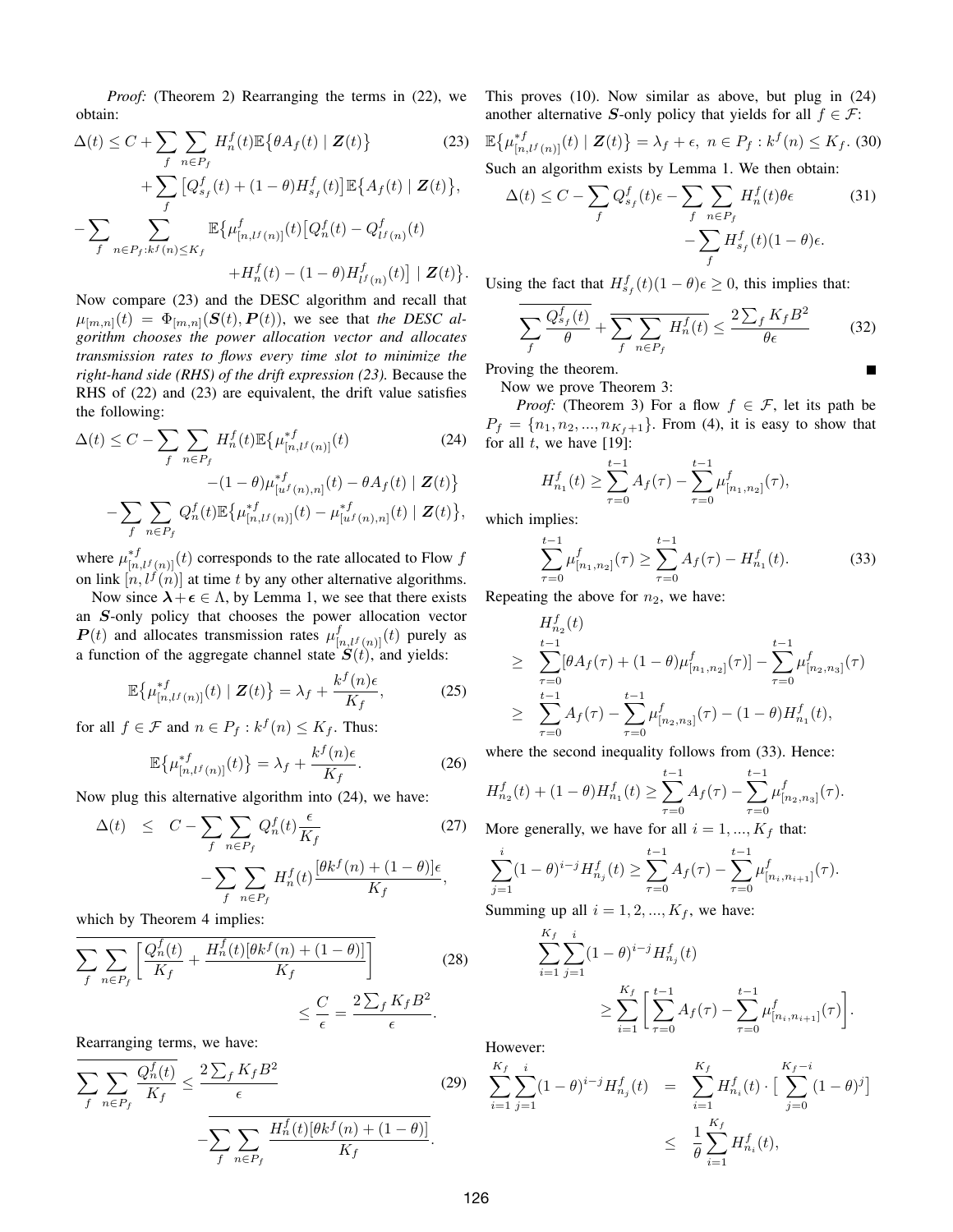which implies:

$$
\sum_{i=1}^{K_f} \bigg[ \sum_{\tau=0}^{t-1} A_f(\tau) - \sum_{\tau=0}^{t-1} \mu^f_{[n_i,n_{i+1}]}(\tau) \bigg] \quad \leq \quad \frac{1}{\theta} \sum_{i=1}^{K_f} H^f_{n_i}(t).
$$

Summing this over all  $f \in \mathcal{F}$  and using (11) in Theorem 2 proves Theorem 3. Е

## VI. DESC UNDER DELAYED ARRIVAL INFORMATION

Here we consider the case when the time required to propagate the arrival information  $A_f(t)$  is nonzero. Such a case can happen, for instance, when there is no central controller and thus message passing is required to propagate the  $A_f(t)$  values. Let  $D_n^f(t)$  be the delay (number of slots) to propagate the  $A_f(t)$  information from  $s_f$  to node  $n \in P_f$ at time t. We assume there exists a constant  $D < \infty$  such that  $D_n^f(t) \leq D$  for all  $f, n, t$ . Note that in this case, we can no longer use (4) to update the AQs due to the message passing delay. Instead, we modify the DESC algorithm to use the "delayed" traffic information. Specifically, we create a set of AQs using the "delayed" traffic information  $A_f(t - D)$  as follows: For all  $0 \le t < D$ , let  $H_n^f(t) = 0$  and for all  $t \ge D$ , we update the AQs according to:

$$
H_n^f(t+1) = \max \left[ H_n^f(t) - \mu_{[n,l^f(n)]}^f(t), 0 \right]
$$
\n
$$
+ \theta A_f(t-D) + (1-\theta) \mu_{[u^f(n),n]}^f(t).
$$
\n(34)

We then define the following Delayed-DESC algorithm to perform power allocation and scheduling.

*Delayed-DESC*: Choose a parameter  $\theta \in (0, 1]$  independent of the network size and routing configurations. At every time slot, observe all queue values  $Q_n^f(t-D)$  and  $H_n^f(t)$ , and do:

1) *Link Weight Computing:* For all  $[m, n] \in \mathcal{L}$  such that there exists a flow f with  $m = u^f(n)$ , find the flow  $f^*_{[m,n]}$  such that (ties broken arbitrarily):

$$
f_{[m,n]}^{*} = \underset{f \in \mathcal{F}: m=u^{f}(n)}{\arg \max} \left\{ Q_{m}^{f}(t-D) - Q_{n}^{f}(t-D) \right\} + H_{m}^{f}(t) - (1-\theta)H_{n}^{f}(t) \right\}.
$$
 (35)

Then define the *weight* of the link  $[m, n]$  to be:

$$
W_{[m,n]}^{*}(t) = \max \left[ Q_m^{f_{[m,n]}^{*}}(t - D) - Q_n^{f_{[m,n]}^{*}}(t - D) \right]
$$
 (36)  
+
$$
H_m^{f_{[m,n]}^{*}}(t) - (1 - \theta) H_n^{f_{[m,n]}^{*}}(t), 0 \right].
$$

If no such f exists, i.e.,  $[m, n]$  is not used by any flow, define  $W^*_{[m,n]}(t) = 0 \,\,\forall \, t$ .

- 2) *Power Allocation* and *Scheduling* are the same as DESC except that the weights are now given by (36).
- 3) *Queue Update:* Update  $Q_n^f(t)$  and  $H_n^f(t)$  for all  $n, f$ according to (1) and (34), respectively.

Specifically, Delayed-DESC is the same as DESC except that at every time slot t, it uses  $(Q(t - D), H(t))$  as the queue backlog vector to perform power and rate allocation, and the AQ values are updated according (34) instead of (4). The performance of Delayed-DESC is summarized in the following theorem.

*Theorem 5:* Suppose there exists an  $\epsilon > 0$  such that  $\lambda +$  $1 \in \Lambda$ , then under the Delayed-DESC algorithm with the parameter  $D$ , we have:

$$
\sum_{f} \sum_{n \in P_f} \frac{Q_n^f(t)}{K_f} \le \frac{2 \sum_{f} K_f (1+D)B^2}{\epsilon}
$$

$$
-\sum_{f} \sum_{n \in P_f} \frac{H_n^f(t)[\theta k^f(n) + (1-\theta)\epsilon]}{K_f},
$$

$$
\sum_{f} \sum_{n \in P_f} H_n^f(t) \le \frac{2 \sum_{f} K_f (1+D)B^2}{\theta \epsilon} - \sum_{f} \frac{Q_{s_f}^f(t)}{\theta},
$$

$$
\frac{2 \sum_{f} K_f (1+D)B^2}{\theta^2 \epsilon} - \sum_{f} \frac{Q_{s_f}^f(t)}{\theta^2},
$$

where  $\overline{x(t)}$  represents the expected time average of the sequence  $\{x(t)\}_{t=0}^{\infty}$  and is defined in (12).

Note that since we typically only need a few bits to represent the  $A_f(t)$  values, and we can pass these AQ information at a much faster time scale, i.e., not necessarily once per slot, the  $D$  value will typically be very small. In this case, Theorem 5 states that Delayed-DESC performs nearly as well as DESC.

*Proof:* (Theorem 5) Let  $\mathbf{Z}(t) = (\mathbf{Q}(t-D), \mathbf{H}(t))$  be the delayed queue state and define the drift to be:

$$
\Delta(t) \triangleq \mathbb{E}\big\{L(t+1) - L(t) \mid \hat{Z}(t)\big\},\
$$

where if  $t - D < 0$  we define  $Q_n^f(t - D) = 0$ . Now using Lemma 2, we see that:

$$
\Delta(t) \leq C - \sum_{f} \sum_{n \in P_f} H_n^f(t) \mathbb{E} \{ \mu_{[n,l^f(n)]}^f(t) \qquad (37)
$$

$$
- (1 - \theta) \mu_{[u^f(n),n]}^f(t) - \theta A^f(t - D) \mid \hat{Z}(t) \}
$$

$$
- \sum_{f} \sum_{n \in P_f} \mathbb{E} \{ Q_n^f(t) \left[ \mu_{[n,l^f(n)]}^f(t) - \mu_{[u^f(n),n]}^f(t) \right] \mid \hat{Z}(t) \},
$$

where  $C = 2\sum_{f} K_{f}B^{2}$ . Denote the RHS of (37) as  $\Delta_{R}(t)$ . Using the fact that for all f and  $n \in P_f$ :

$$
Q_n^f(t - D) - DB \le Q_n^f(t) \le Q_n^f(t - D) + DB,
$$

we have:

$$
\sum_{f} \sum_{n \in P_f} Q_n^f(t) \left[ \mu_{[n,l^f(n)]}^f(t) - \mu_{[u^f(n),n]}^f(t) \right]
$$
  
\n
$$
\geq - \sum_{f} \sum_{n \in P_f} 2DB^2
$$
  
\n
$$
+ \sum_{f} \sum_{n \in P_f} Q_n^f(t - D) \left[ \mu_{[n,l^f(n)]}^f(t) - \mu_{[u^f(n),n]}^f(t) \right],
$$

where  $B = \max[A_{max}, \mu_{max}]$ . Plug this into (37), we get:

$$
\Delta_R(t) \le C + 2 \sum_f K_f D B^2 \tag{38}
$$

$$
- \sum_{f} \sum_{n \in P_f} Q_n^f(t - D) \mathbb{E} \{ \mu_{[n,l^f(n)]}^f(t) - \mu_{[u^f(n),n]}^f(t) \mid \hat{Z}(t) \} - \sum_{f} \sum_{n \in P_f} H_n^f(t) \mathbb{E} \{ \mu_{[n,l^f(n)]}^f(t) - (1 - \theta) \mu_{[u^f(n),n]}^f(t) - \theta A^f(t - D) \mid \hat{Z}(t) \}.
$$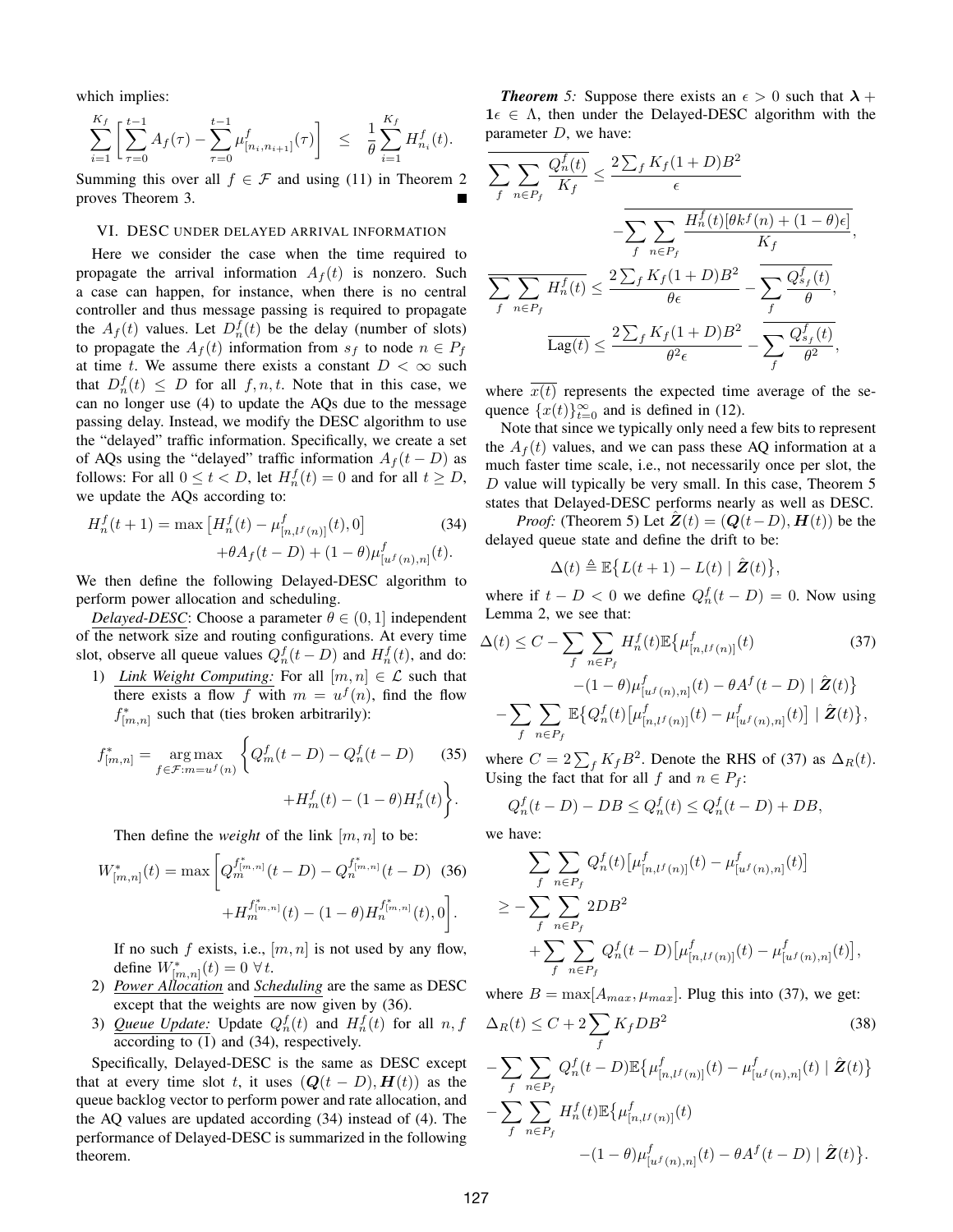We can similarly see that *the power and rate allocation of Delayed-DESC minimizes the RHS of (38)*. Hence the above inequality holds if we plug in any alternative power and rate allocation policy. Thus under Delayed-DESC, we have:

$$
\Delta(t) \leq C + 2 \sum_{f} K_{f} DB^{2}
$$
\n
$$
- \sum_{f} \sum_{n \in P_{f}} Q_{n}^{f}(t - D) \mathbb{E} \{ \mu_{[n, l^{f}(n)]}^{*f}(t) - \mu_{[u^{f}(n), n]}^{*f}(t) \mid \hat{\mathbf{Z}}(t) \} - \sum_{f} \sum_{n \in P_{f}} H_{n}^{f}(t) \mathbb{E} \{ \mu_{[n, l^{f}(n)]}^{*f}(t) - (1 - \theta) \mu_{[u^{f}(n), n]}^{*f}(t) - \theta A^{f}(t - D) \mid \hat{\mathbf{Z}}(t) \},
$$
\n(39)

where  $\mu_{[n,l^f(n)]}^{*f}(t)$  is the rate allocated to flow f over link  $[n, l^f(n)]$  by any alternative policy. We can now carry out a similar argument as in the proof of Theorem 2 and prove the theorem. The details are omitted for brevity.

### VII. SIMULATION

Here we provide simulation results of DESC. The network topology and flow configuration are shown in Fig. 3. We assume the channel conditions are independent and each link  $[m, n]$  is i.i.d. every slot being ON with probability 0.8 and OFF with probability 0.2. When the channel is "ON," we can allocate one unit of power and transmit two packets; otherwise we can send zero packets. We further assume that all links can be activated without affecting others. However, a node can only transmit over one link at a time, though it can simultaneously receive packets from multiple nodes. Each flow  $f_i$  is an independent Bernoulli process with  $A_{f_i}(t) = 2$ with probability  $\lambda_i/2$  and  $A_{f_i}(t) = 0$  else. The rate vector is given by  $\boldsymbol{\lambda} = (\lambda_1, \lambda_2, \lambda_3, \lambda_4)^T = (0.8, 0.4, 0.2, 0.6)^T$ . We simulate the system with  $(h = \frac{\eta}{2}, v = \frac{\eta}{2})$ , where  $\eta$ ,  $h$  and  $v$ are parameters in Fig. 3. Note that in this case,  $N = \frac{3\eta}{2} + 7$ . The  $\eta$  value is chosen to be  $\{10, 50, 100, 200, 500\}$ . We use  $\theta = 0.5$ .



Fig. 3. A Network with 4 Flows.  $\eta$  is  $f_1$ 's path length, h measures the path overlap length of  $f_1$  and  $f_2$ , and v is the vertical path length of  $f_2$ .

Fig. 4 and Fig. 5 show the simulation results. Fig. 4 shows that under DESC, the average total backlogs of Flow 1 and 2 scale only *linearly* in N. This is in contrast to the example provided in [8], which shows that the average backlog grows quadratically with  $N$  under the usual max-weight scheduling policy. We also see that the average total backlog of Flow 3 and 4 remains roughly the same. This is intuitive, as their path lengths do not grow with  $N$ . Interestingly, we observe that  $\sum_{n \in P_f} H_n^f(t) \ge \sum_{n \in P_f} Q_n^f(t)$ ,  $\forall f$ . By equation (11) of Theorem 2, this implies that :

$$
\overline{\sum_f \sum_{n \in P_f} Q_n^f(t)} \le \overline{\sum_f \sum_{n \in P_f} H_n^f(t)} \le \frac{2 \sum_f K_f B^2}{\theta \epsilon}.
$$

Since we also have  $\sum_{f} K_f = O(N)$  and  $\epsilon = \Theta(1)$ in this example, we see that indeed  $\sum_f \sum_{n \in P_f} Q_n^f(t)$  =  $O(N)$  in this case. This suggests that DESC can potentially be a way to achieve *delay-order-optimal* scheduling in general multihop networks. Fig. 5 shows that the total average rates allocated to Flow 1 and 2 over their paths, i.e.,  $\frac{1}{tK_{f_1}}\sum_{n_i \in P_{f_1}} \mu_{[n_i, l^{f_1}(n_i)]}^{f_1}[0, t-1]$  and  $\frac{1}{tK_{f_2}}\sum_{n_j \in P_{f_2}} \mu_{[n_j, l^{f_2}(n_j)]}^{f_2}[0, t-1]$  with  $\mu_{[n_i, l^{f_k}(n_i)]}^{f_k}[0, t-1] =$  $\sum_{\tau=0}^{i-1} \mu_{[n_i,l^f(k_{(n_i)}]}^{f_k}(\tau)$ , converge quickly to above the actual average arrival rates i.e.,  $\frac{1}{t}A_f[0, t-1]$ . Whereas the corresponding rates under DRPC converge very slowly from below to the actual average arrival rate. These plots suggest that the poor delay performance of many max-weight type algorithms in multihop networks can be due to slow convergence of the corresponding service rates.



Fig. 4.  $Q_i$  and  $H_i$ ,  $i = 1, 2, 3, 4$ , are the average total *actual* and AQ backlog sizes of flow  $i$ , respectively.



Fig. 5. UP: the average rate allocated to Flow 1 ( $\eta = 100$ ); DOWN: the average rate allocated to Flow 2 ( $\eta = 100$ ).

## VIII. CONCLUSION

In this paper, we consider the problem of delay-efficient scheduling in general multihop networks. We develop a maxweight type Delay Efficient SCheduling Algorithm (DESC).